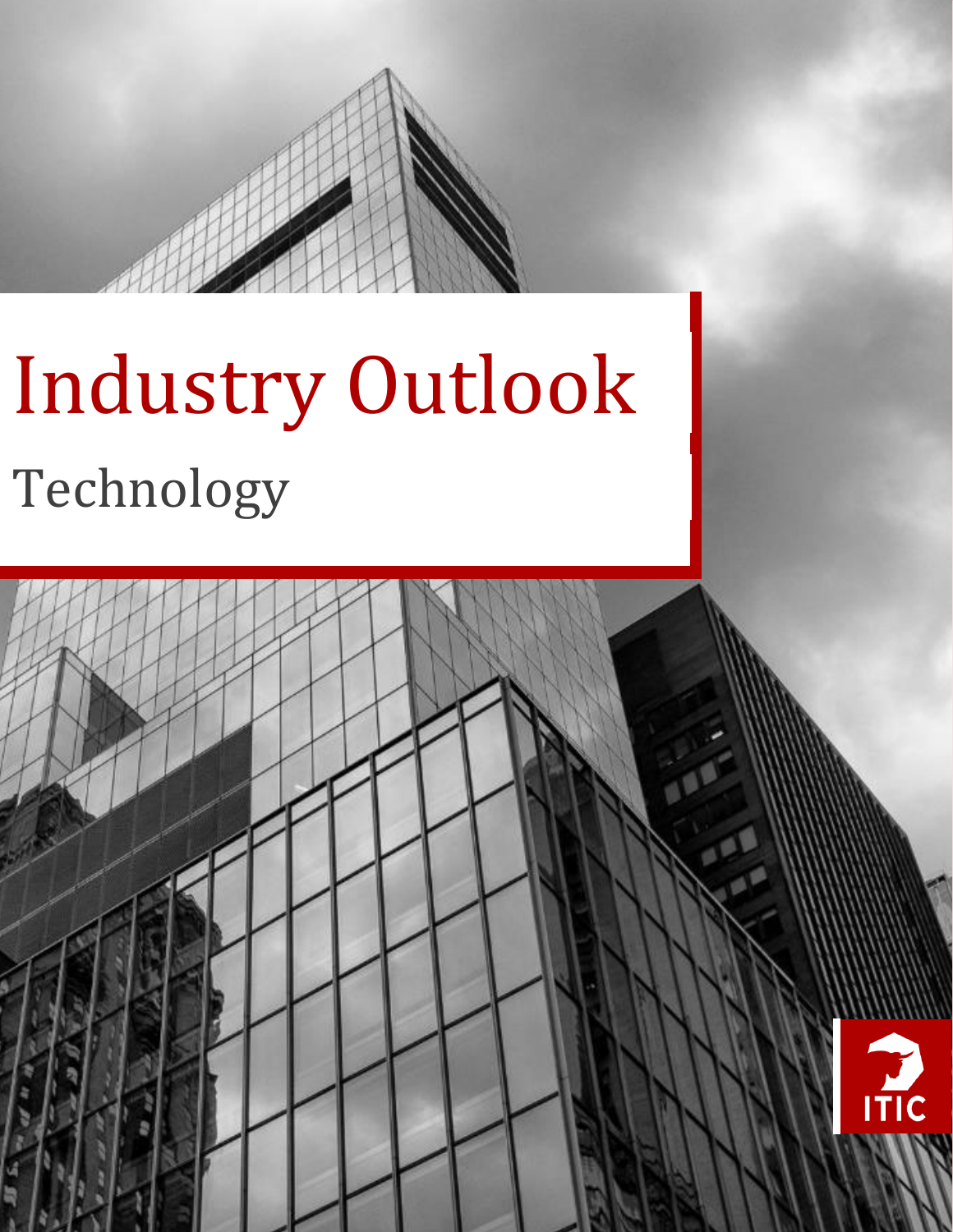# **Table of Contents**

a sa Tanzania.<br>Tanzania

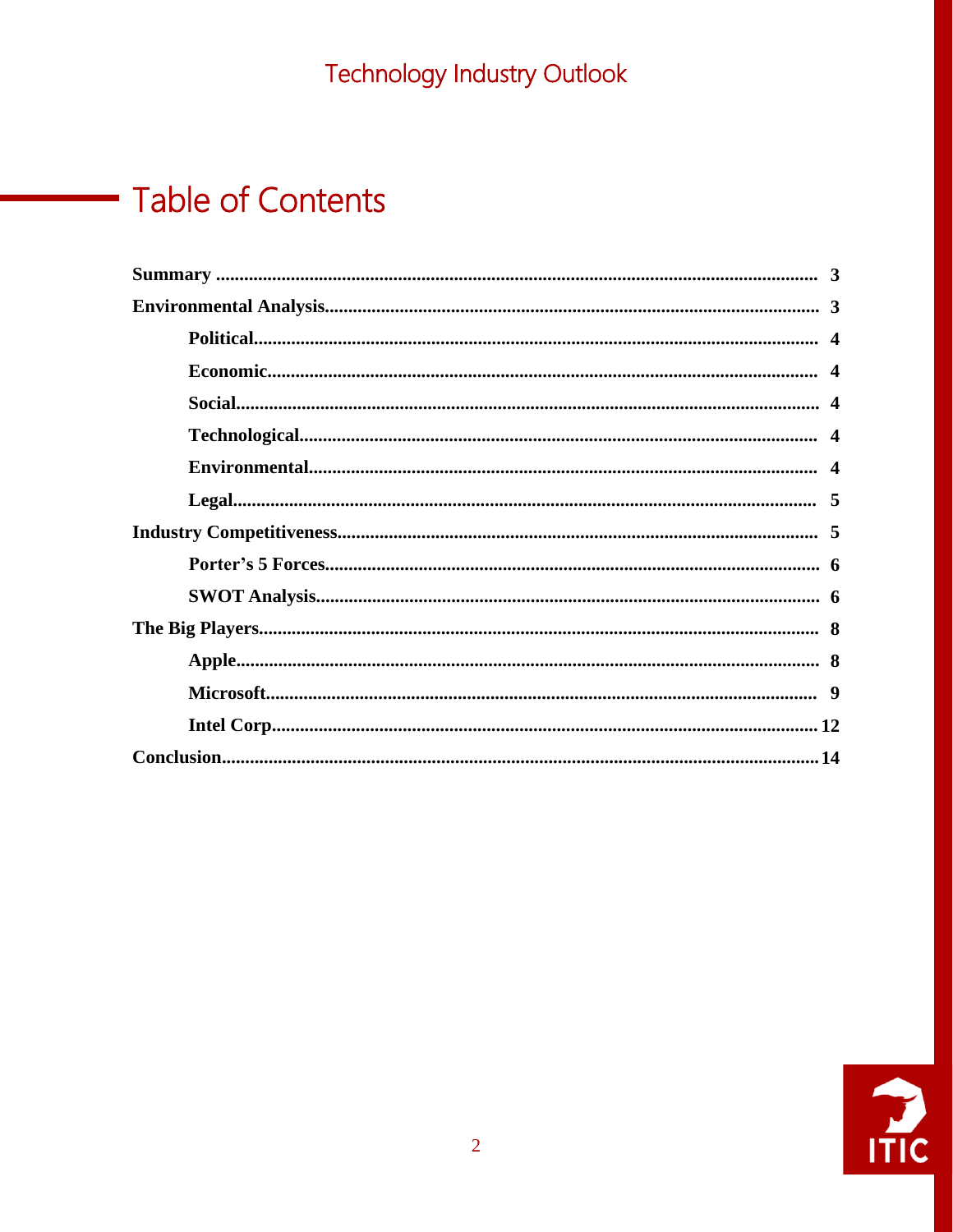# **Summary**



The technology industry encompasses the companies that are engaged in the distribution, research, or development of technology-based goods and services. With that said, many companies in this industry offer a wide collection of products and services for business' and consumers such as manufacturing of computer equipment, creation of software, services involving information technology, and data storage products.

Fernando Rangel Research Department

This industry is filled with big companies who are focused on innovation, creation, and growth. Companies with these characteristics include Apple, Microsoft, and Intel. These characteristics seen with companies in this space makes it very attractive for investors as there continues to be more potential for more growth.

In this industry outlook, we aim to provide a balanced evaluation of the industry.

# Environmental Analysis



Ricardo Pino Research Department

#### **Political**

Regarding the political factor, it has remained relatively stable in the main world markets, where, despite the rise of some protectionist measures, the phenomenon of globalization has managed to overcome, benefiting the technology industry greatly with it. In this way, the technological market is perceived worldwide, where the manufacturing process or strategic planning of companies for example are often located in different regions.

In addition, many governments are currently implementing agreements and partnerships to make their countries more technologically developed, believing that this is one essential tool to make their countries more attractive for investment.

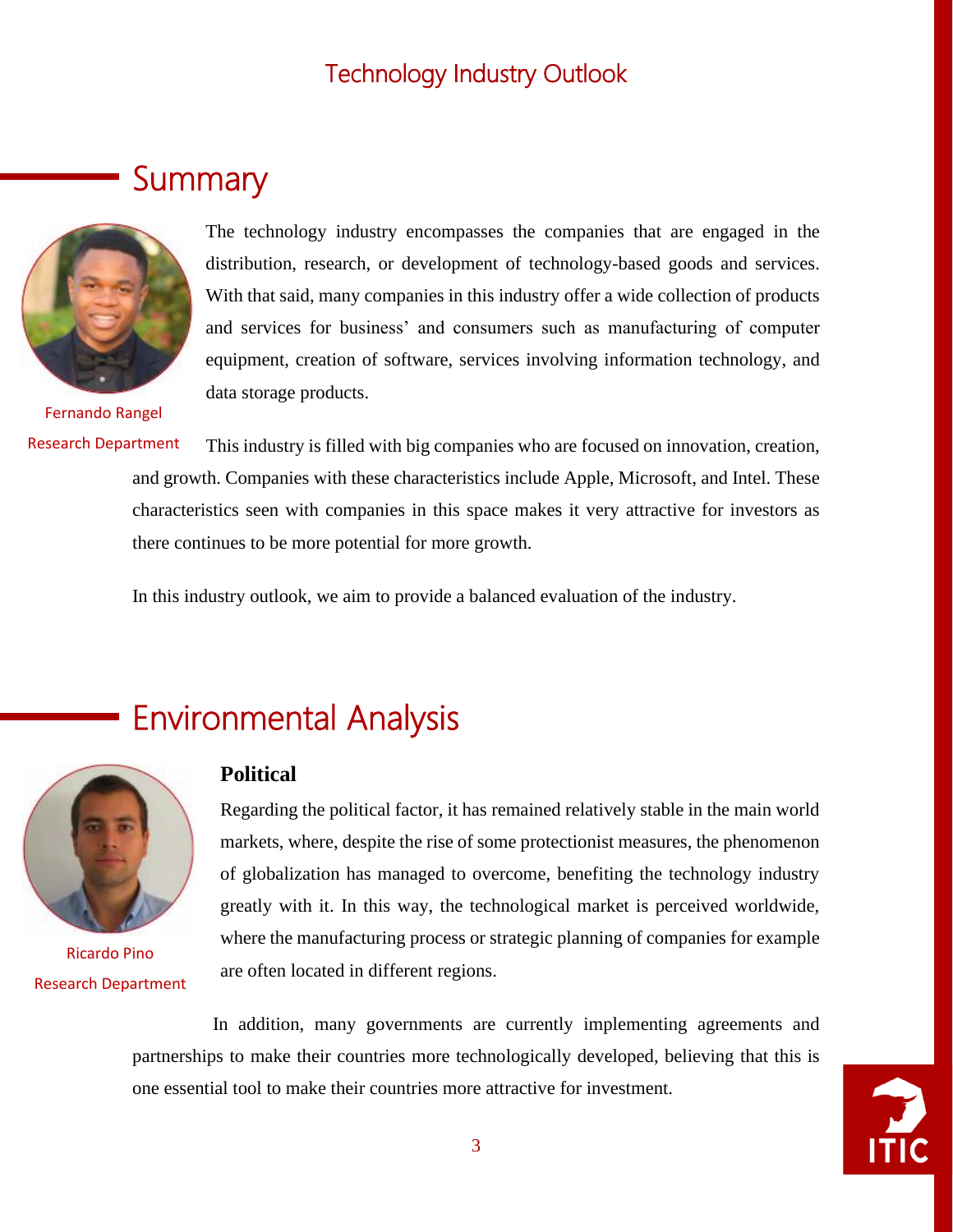#### **Economical**

Unlike many industries, the tech industry has benefited considerably from the pandemic. With confinements all over the world, the use of video conferencing platforms or the use of computers, mobile phones and others has increased substantially, leaving this industry a period of prosperity.

However, the pandemic has had negative effects globally, with increased unemployment and loss of value creation, where US GDP per capita in 2020 was by -4.3% compared to 2019 and European Union GDP per capita of -7.1%, compared with the previous year.

#### **Social**

The utilization of technology has been growing, with naturally an increase in 2020 and 2021 due to the Covid-19. But the negative effects of the pandemic are clear, with people's mental health deteriorating, a result of social distancing.

It is also worth noting the evolution of internet penetration in the population worldwide, where in 2021, 4.93 billion people actively use the internet, and in 2015 there were 3.2 billion people.

This development has been bigger in underdeveloped countries, particularly in the Asian countries which between 2010 and 2020 saw the number of users being more than double, currently representing 55% of the continent's population.

#### **Technologic**

The innovation of the technology industry has marked its evolution, where despite this being controlled by large multinationals as is the case of Apple, Samsung among others, the renewal of those who lead ends up being expected.

Thereby, the technology industry itself has benefited from the fast innovation, where in addition to producing products with greater added value, they can create more efficient production and operation systems, where business automation is a growing reality.

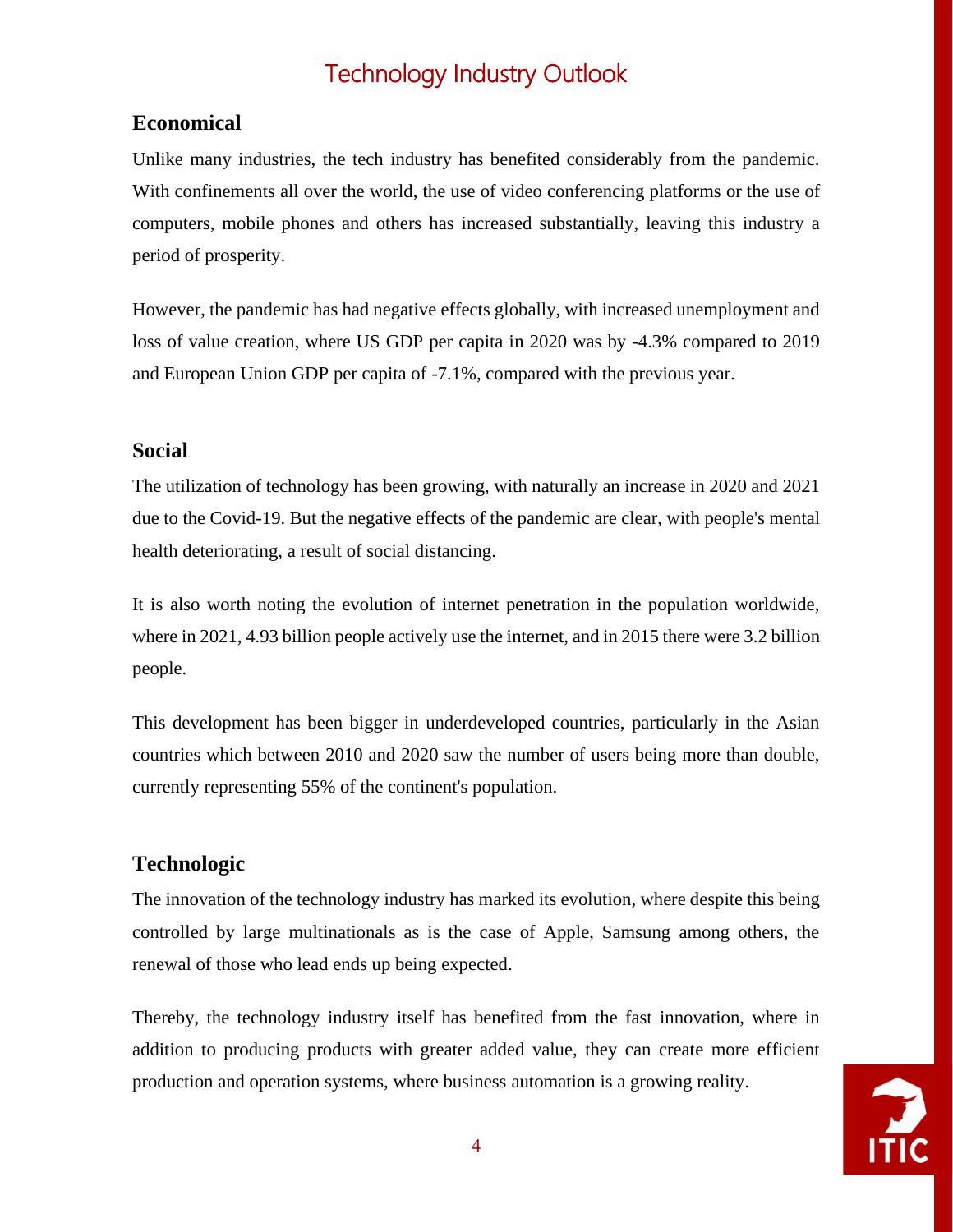#### **Environmental**

The concern for sustainability is currently a pattern of developed societies, where there is a preference on the part of technology consumers for more environmentally friendly products and companies that focus their business on sustainability.

This concern among the fact that materials can be recycled more easily and the production processes are more efficient and therefore less wasteful, puts pressure on companies to be in line with this ecological vision.

#### **Legal**

The legislation on the sector is not yet very significant, and there are not many barriers to the use and production of technological goods and services. However, there is some legal matter relating to the treatment given to the electronic waste and there is also a rise in energy consumption regulations that indirectly impact the tech industry.

It is also important to highlight the increase in the number of patents, as well as the improvement on protection they attribute, which is fundamental in an industry marked by constant innovation.

# Industry Competitiveness



Pedro Serrano Research Department

## Porter'S 5 Forces

#### **The Threat of New Entrants**

- **Low competitive force**
- To enter this industry, companies need high capital investments. Being a market that needs high levels of diversification, the investments needed to research, development and marketing are very high.
- Furthermore, there are a lot of operational costs in order to guarantee the normal functioning of the technological products and platforms. Security is also essential to give credibility to the companies and to retain customers.

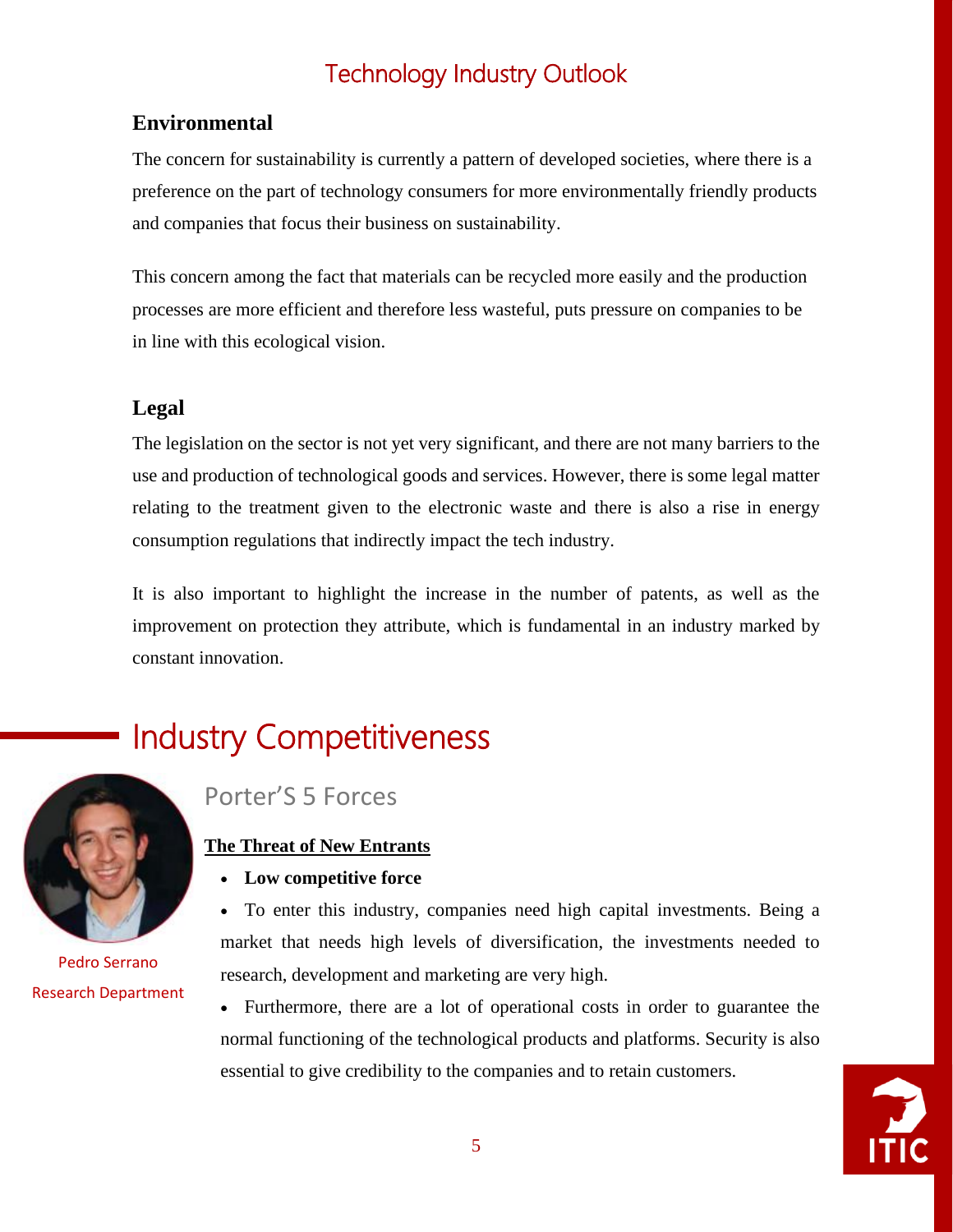• Therefore, this industry is very difficult for new entrants, especially due to the high investments required but also because of the notoriety of the brands already established.

#### **Competitive Rivalry**

- **Strong competitive force**
- In this industry, the competition is very high considering that there are global and regional companies that have an impact on the market.
- The switching costs are very low, so if a consumer is not satisfied with one product or one company in specific, he changes his consumption to another.
- Consequently, the major companies of the market spend billions of dollars every year researching new ways of presenting technological products, developing those products, and promoting them, using all types of marketing sources.
- Despite that, most products and services offered by this industry are very similar. Therefore, some companies decrease prices to steal customers from the competitors and increase their market share.

#### **The Threat of Substitute Products**

- **Moderate threat of substitute**
- The level of differentiation is low, depending on the product or service of the industry.
- Although there are products that serve the same need and can be easily replaced, other services like apps or software can be rare and have lower substitute power.
- In general, the switching costs are low, so consumers can change and search for new products and services that fulfill the same need.

#### **Bargaining Power of Suppliers**

- **Low bargaining power**
- In this industry, suppliers can range from companies that produce parts of a phone to others that are responsible for computer processors. The number of suppliers is high and the switching costs to exchange from one supplier to another are low, so the suppliers are very afraid of losing contracts with the big brands of the market.

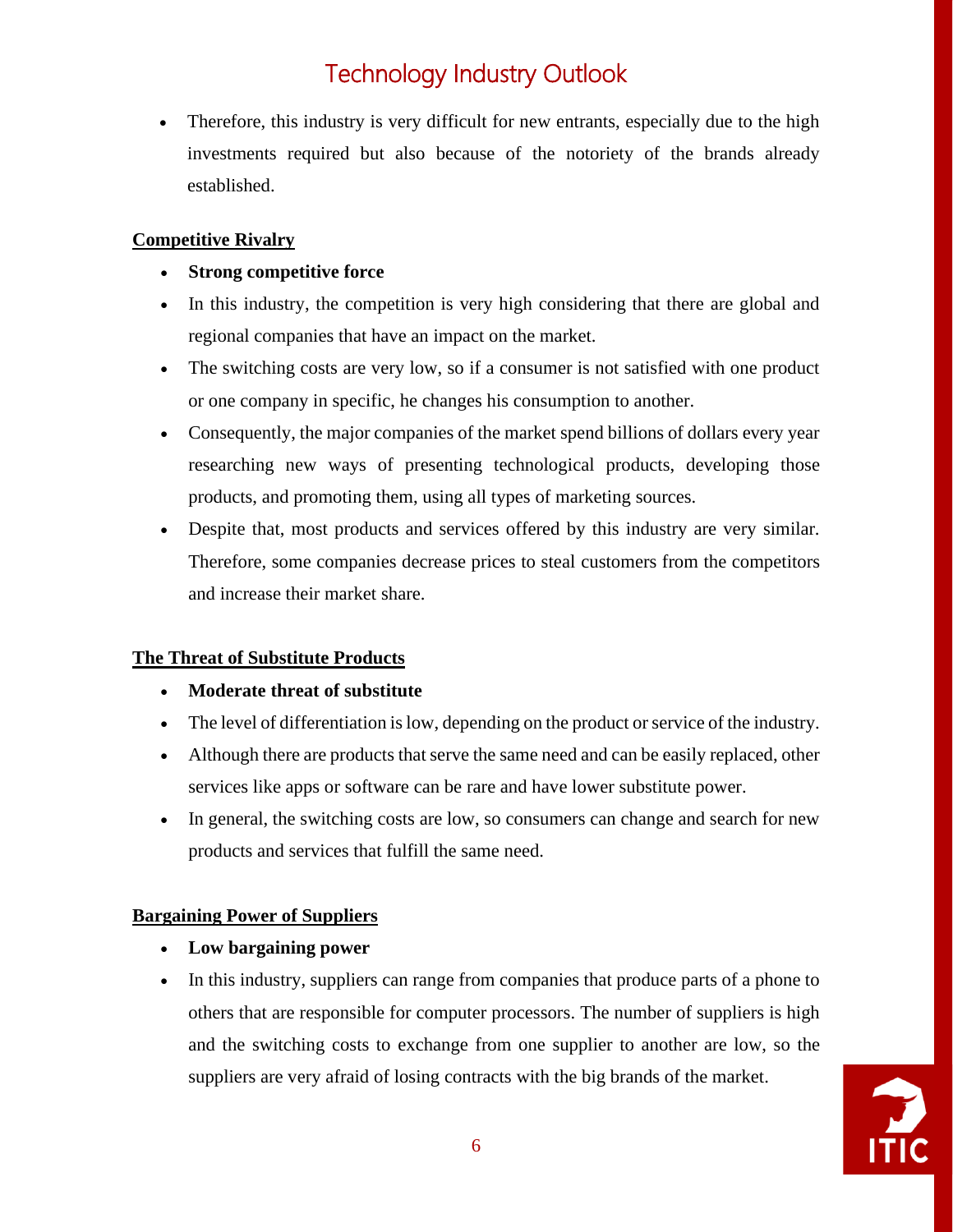#### **Bargaining Power of Buyers**

- **Moderate bargaining power**
- In this industry, consumers can have some bargaining power since companies are very dependent on customer loyalty. The market has a lot of new products or services every day. Therefore, a significant change in the interests of consumers and their consumption could affect the performance of many companies.
- Thus, to retain customers and reduce their bargaining power, companies must continue to innovate to make their products exclusive on the market.



Fernando Rangel Research Department

## SWOT Analysis

| <b>Strengths</b>                                    | <b>Weaknesses</b>                         |
|-----------------------------------------------------|-------------------------------------------|
| $S1 -$ Many leading companies present               | $W1$ – Expensive Research<br>and          |
| within the industry                                 | Development $(R&D)$                       |
| S <sub>2</sub> – Massive amounts of data            | $W2 - High environmental impact$          |
| $S3$ – Continuous innovation                        |                                           |
| <b>Opportunities</b>                                | <b>Threats</b>                            |
| $O1 -$ Growing innovation                           | $T1 -$ Lawsuits and criticism aimed at    |
| O <sub>2</sub> – Increase in internet access around | companies for invasion of privacy         |
| the world including developing                      | $T2$ – Increasing restrictions on the use |
| countries                                           | on consumer information                   |
| $O3$ – Increasing usage of technology               | $T3$ – Increasing regulations on online   |
| $O4 -$ Growing awareness<br>to l                    | privacy                                   |
| environmental issues                                | $T4 - Data$ breaches                      |

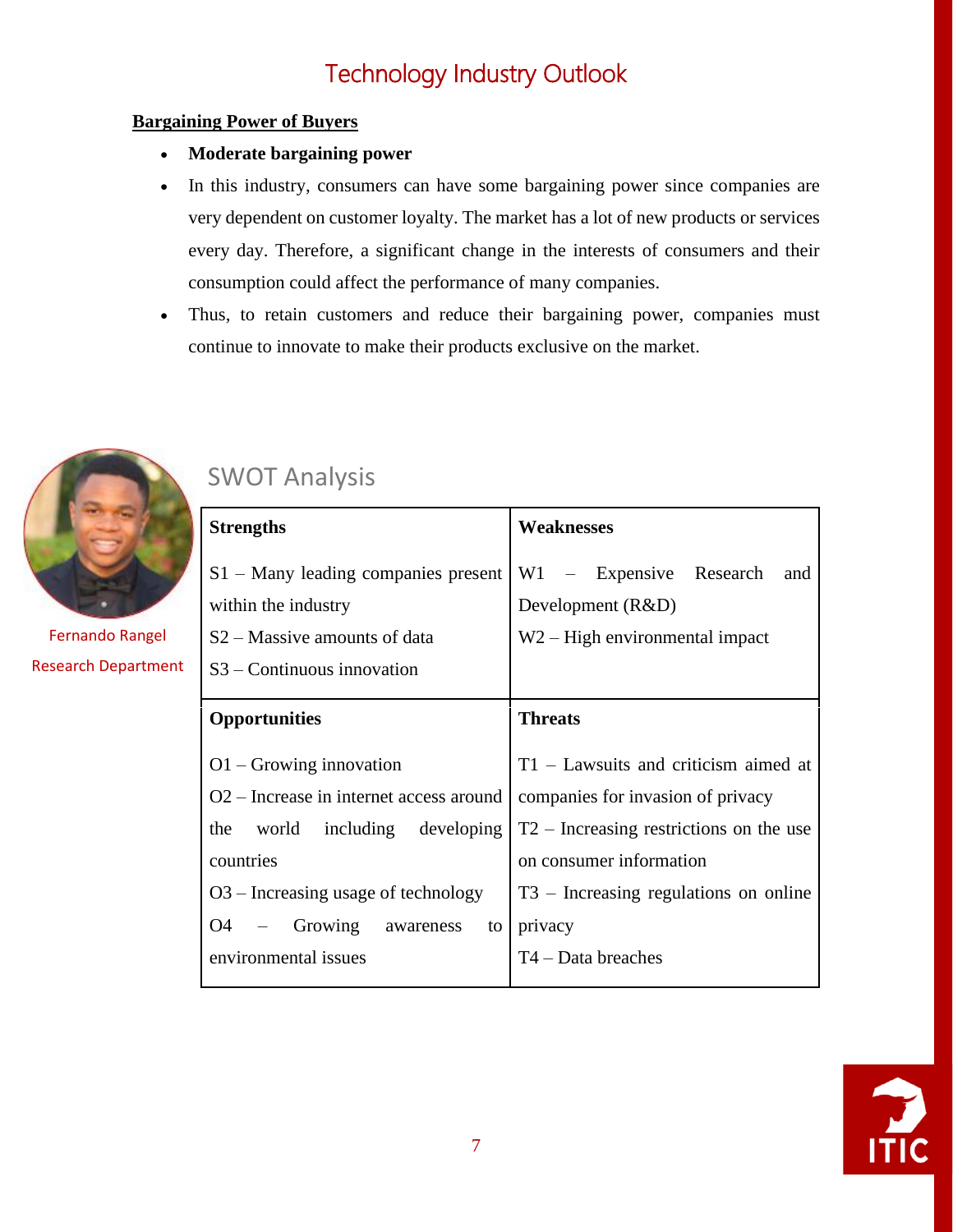#### **Crossed SWOT**

#### **W2 & O4:**

Society as a whole over the past decades has been becoming more and more aware of environmental issues and overall sustainability. One of the big weaknesses that is seen in this industry is the high environmental impact many of the companies in this space have on the environment. The impact ranges from increased usage of energy, causing for energy production to increase due to this industry being very energy-intensive, increased usage of raw materials overtime for electronic device production, electronic waste composed of toxic material causing pollution and much more. Due to these factors, many companies within the space are beginning to be more environmentally aware and responsible. It is currently a trend that is being seen amongst many companies to become more sustainable.

#### **S3 & W1:**

One of the weaknesses of the technology industry is the amount of money that is spent upfront on R&D. This can be a barrier to entry for many new companies due to the fact that it can be very costly and may cause a company to operate without profit for a period of time and even potentially a loss if a product/service fails. However, the focus on R&D by companies in this space has often led to many revolutionary breakthroughs in innovation. This industry is always seen to have innovations due to the importance which is put on R&D.

#### **S2 & T1:**

Many technology companies possess mass amounts of data on consumers. Quite a few of these companies sell this data to third parties who may have the interest of using this data for marketing purposes. This is another stream of income for companies providing this data but many consumers are not content and criticize this practice, especially if no consent was given which leads to lawsuits.

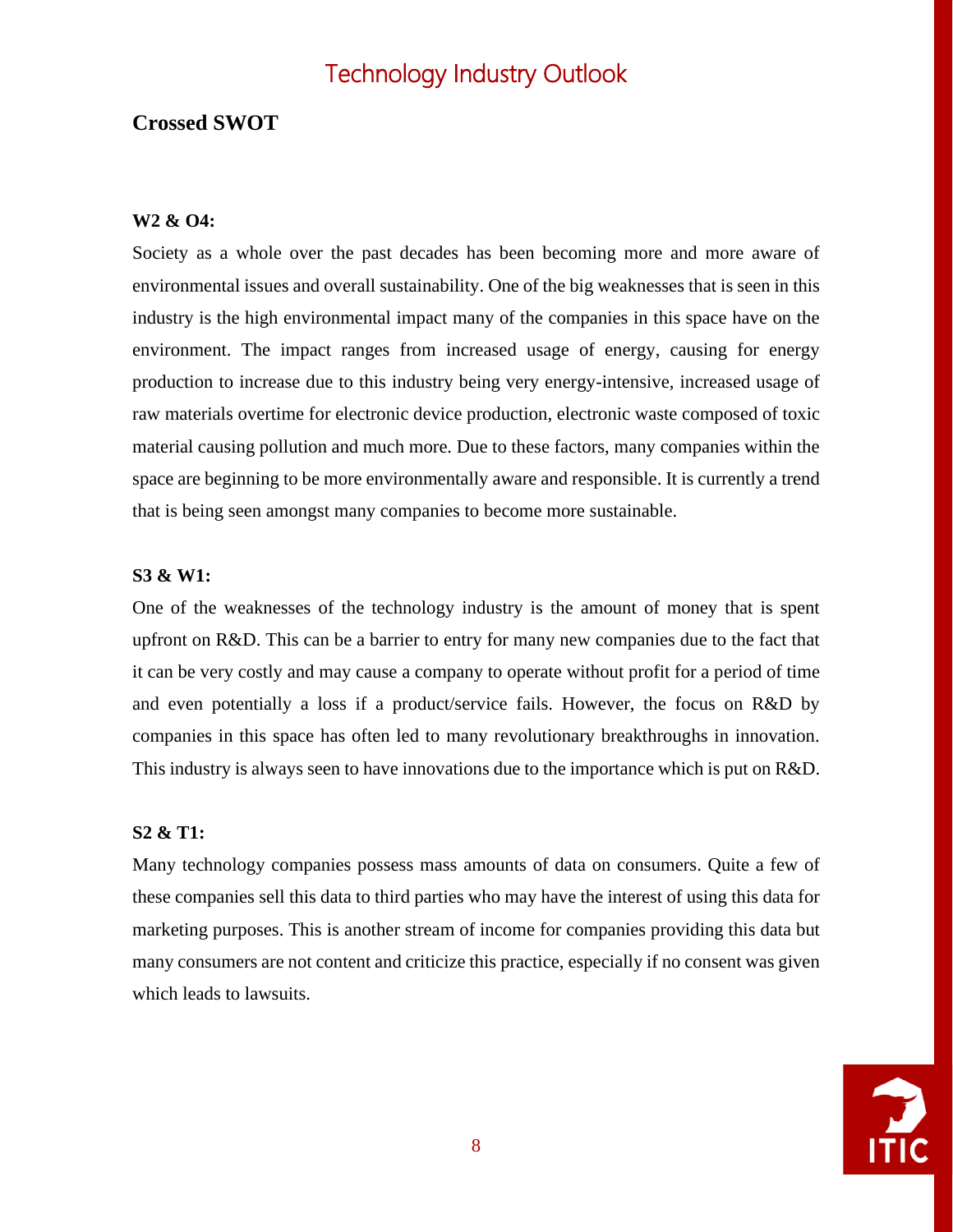# The Big Players



Tânia Caria Research Department

## Apple

#### **Description**

Apple Inc. (AAPL) is an American multinational technology company headquartered in California, that designs, develops, and sells consumer electronics, computer software, and online services. It is considered one of the Big Five companies in the U.S. information technology industry.

#### **Strategy**

Apple's business strategy can be classified as differentiation. Looking closer, its strategy focuses on the following 2 pillars:

Design and functionality of products: Apple has adapted advanced features and capabilities of its products and services as bases of its competitive advantage. Nevertheless, this competitive advantage may be challenging to be sustainable, due to the growing competition and the fact that innovative features and capabilities need constant endurance.

Enhanced customer experience: Apple has an inspiring marketing loyalty considered as a case study. One of the variables that influence this parameter is the constant customer experience that goes beyond the purchasing process.

#### **Financials**

With a market cap of 2,117T and a revenue (TTM) of 325.41B, Apple's quarterly revenue has been growing at a 53.6% rate, which has been a non-stop trend since its creation. Additionally, with a profit margin of 23.45% and a levered free cash flow (TTM) of 80.12B, their Enterprise Value/EBITDA is 22.29.

Analysts' consensus is that for 2022, Apple will grow around 4.2% in annual revenue. The current ROA has shown an upward trend with a value of 22.91% that has increased 32.4% since Q2 of 2020. Simultaneously, the ROE, grew 73.4% in a year, amounting to 111.8% in Q2 of 2021.

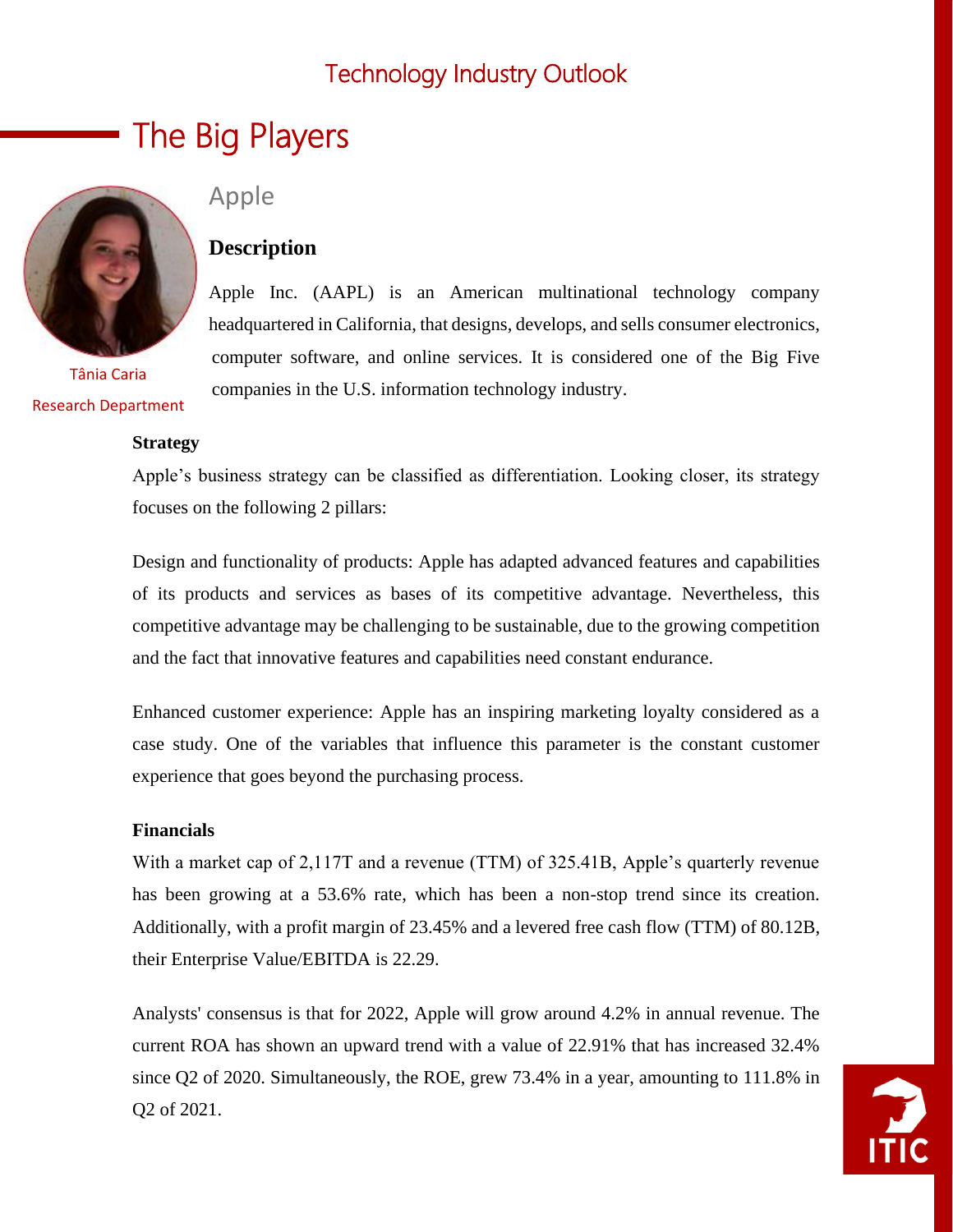Liquidity-wise, with the latest quarterly data from March 27th, 2021, Apple shows a Quick Ratio of 0.66x, a Current Ratio of 1.14x, and a Cash Ratio of 0.66x.

Finally, after a record high of \$145 in January, Apple's stock closed today (10th May 2021) with a value of 126.85 USD per share, almost twice the value comparing it to last year. Furthermore, with a EPS (TTM) of 4.45 and a P/E (TTM) of 28.51, analysts point to a potential for upside with the lowest forecast of \$62.5 and the highest at \$185.



Pedro Serrano Research Department

## Microsoft

#### **Description**

Microsoft is an American technology company, founded in 1975 with headquarters in Redmond, Washington. The company focuses its activities on the development of software products and services, on the design and sale of hardware devices, and the delivery of online advertisements.

The products of Microsoft can range from operating systems for computers, servers, phones or other intelligent devices, to business solution applications and productivity applications. Furthermore, the company also sells hardware devices, like Surface Pro, Xbox 360 gaming console, and accessories.

This company is one of the biggest in the technological industry, having a direct or indirect impact on our daily routines. Nowadays, almost every company in the world uses Microsoft Word, Microsoft PowerPoint, and Microsoft Excel to its activity. In addition, every time a person buys a computer the first thing he does is to install these programs. Thereby, this company activity around the world is very high, having offices in 96 countries and doing business in 170 countries around the world.

#### **Strategy**

Microsoft's strategy is very diversified, having products or services in different segments of the market and with different purposes.

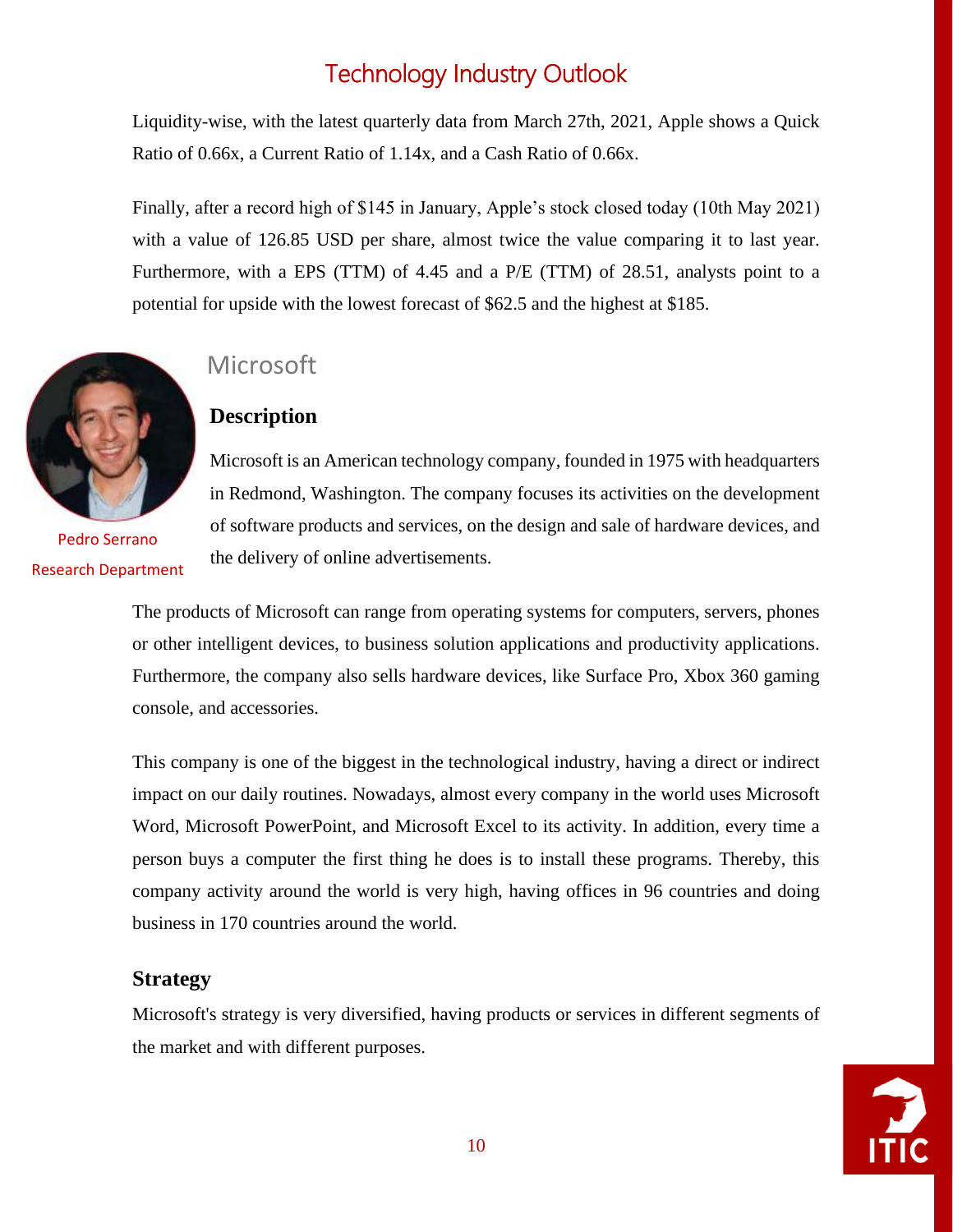Firstly, the segment that represents the highest percentage of the company's revenue is productivity and business processes. This segment includes the office commercial and consumer (services to increase organizational and personal performance), LinkedIn (the famous professional social network), and business solutions for applications, like customer relationship management (CRM) and enterprise resource planning (ERP).

Secondly, the company has the segment more related to the Intelligent Cloud, which includes server products and cloud services, design to support applications built on Windows, and enterprise services.

Thirdly, the business model of Microsoft generates revenues through the windows operating system, devices like Surface and gaming consoles, and games.

Bearing in mind that the company participates in different segments of the technological industry, it must continue to invest in diversification and innovation to maintain its firm position in the market and the satisfaction of its consumers.

#### **Financials**

In terms of financials, the highest revenue value in the last years was at the end of Q1 of 2021, with a revenue annual value of \$159.969B. Looking at the revenue chart for the past 5 years, the revenues have been increasing with little oscillation. This growth of Microsoft revenues can be explained by the recurrent investments in different segments of the market and the notoriety of the brand. The EBITDA followed the same path of the revenues, going up in the last years and having the highest annual value at the end of March 2021, with \$76.074B.

Regarding Microsoft Profitability, the ROA ratio has been increasing in the last years, going from 5.64% by the end of 2017 to 17.22% at the end of 2020. This ratio growth can be justified by the increase of the value of the company's Net Income and Assets. The ROE followed the same path, increasing from 17% in 2017 to 42.19% in 2020. Both ratios show that Microsoft is efficient and generates profit and value.

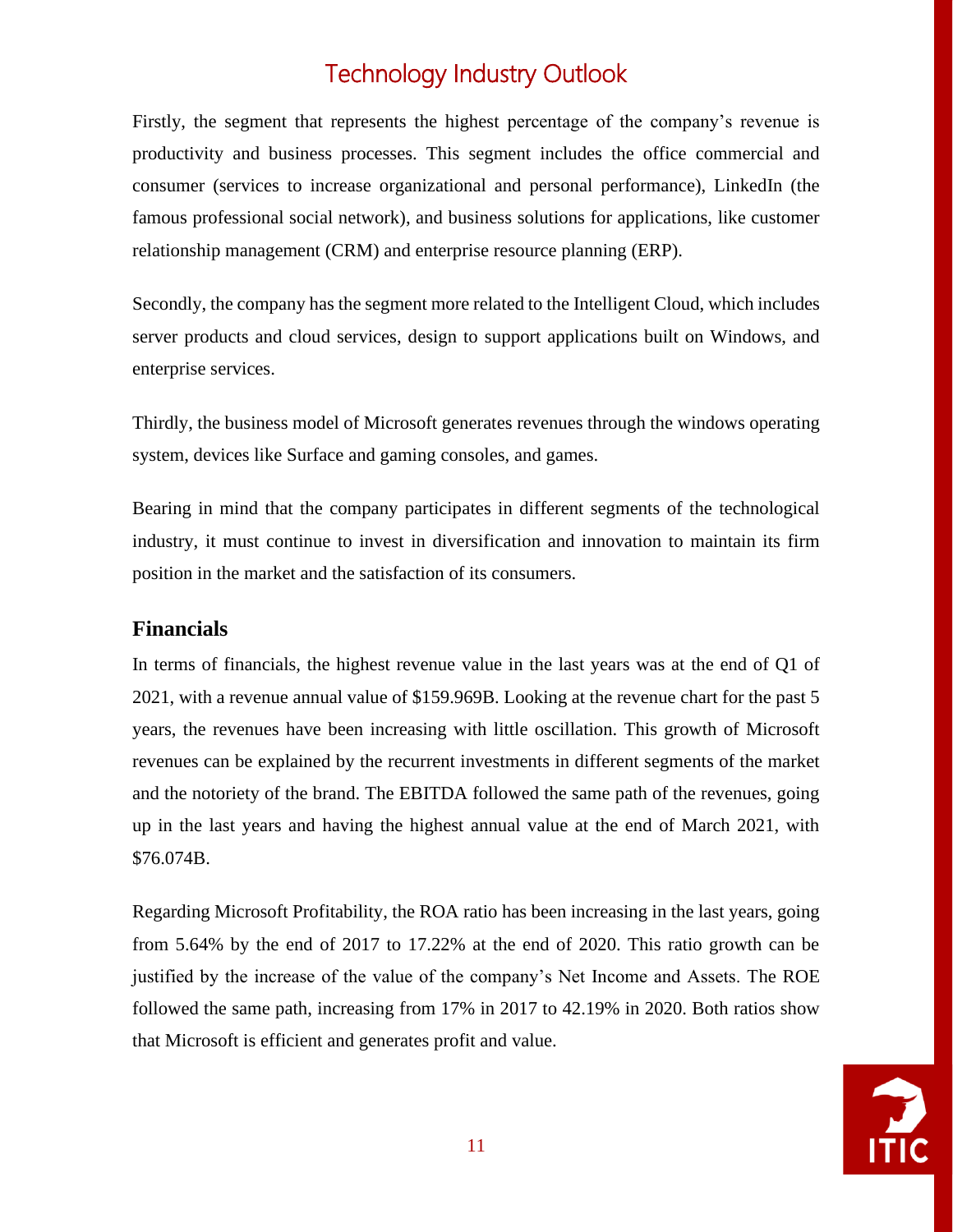Looking at Microsoft's liquidity, the current ratio had some oscillations in the last four years, increasing from 2.89 in 2017 to 3.12 in 2018, and then decreasing in the following years. At the end of 2020, this ratio was established with a value of 2.58.

The debt-to-equity ratio decreased from the end of 2019 to the final quarter of 2020, going from 0.57 to 0.42. This shows that the company is increasing its ability to use shareholder equity to cover the debts.

The stock price of Microsoft has been growing since 2012. The annual percentage change is positive since that year, going from \$26.71 at the end of 2012 to \$222.42 in 2020. The biggest annual increase happened between 2018 and 2019, with a 55% variation. Currently, the stock price is higher than ever, with a value of \$258.74. Although, the growth rate is lower than in the previous years, which can be explained by the pandemic situation.



Fernando Rangel Research Department

## Intel Corporation

#### **Description**

Intel Corporation is an American multinational company which engages in the manufacturing, design, and sale of computer parts. Currently Intel Corp. is the leading semiconductor manufacturer in the world based on sales. The company is headquartered in Silicon Valley and was founded on July 18, 1968. The company became public in 1971 and is currently listed on the NASDAQ.

#### **Strategy**

Intel Corporation operates in six different segments which are Data Center Group (DCG), Computing Group (CCG), Internet of Things Group (IOTG), Programmable Solutions (PSG), Non-Volatile Memory Solutions Group (NSG), and All Other. The DCG segment consists of platforms and workload-optimized products which are designed for the cloud, enterprise and communication infrastructure market. The CCG segment includes tablets, notebooks, phones, desktops and mobile communication components. The IOTG segment consists of high-performance computing solutions for embedded applications in market

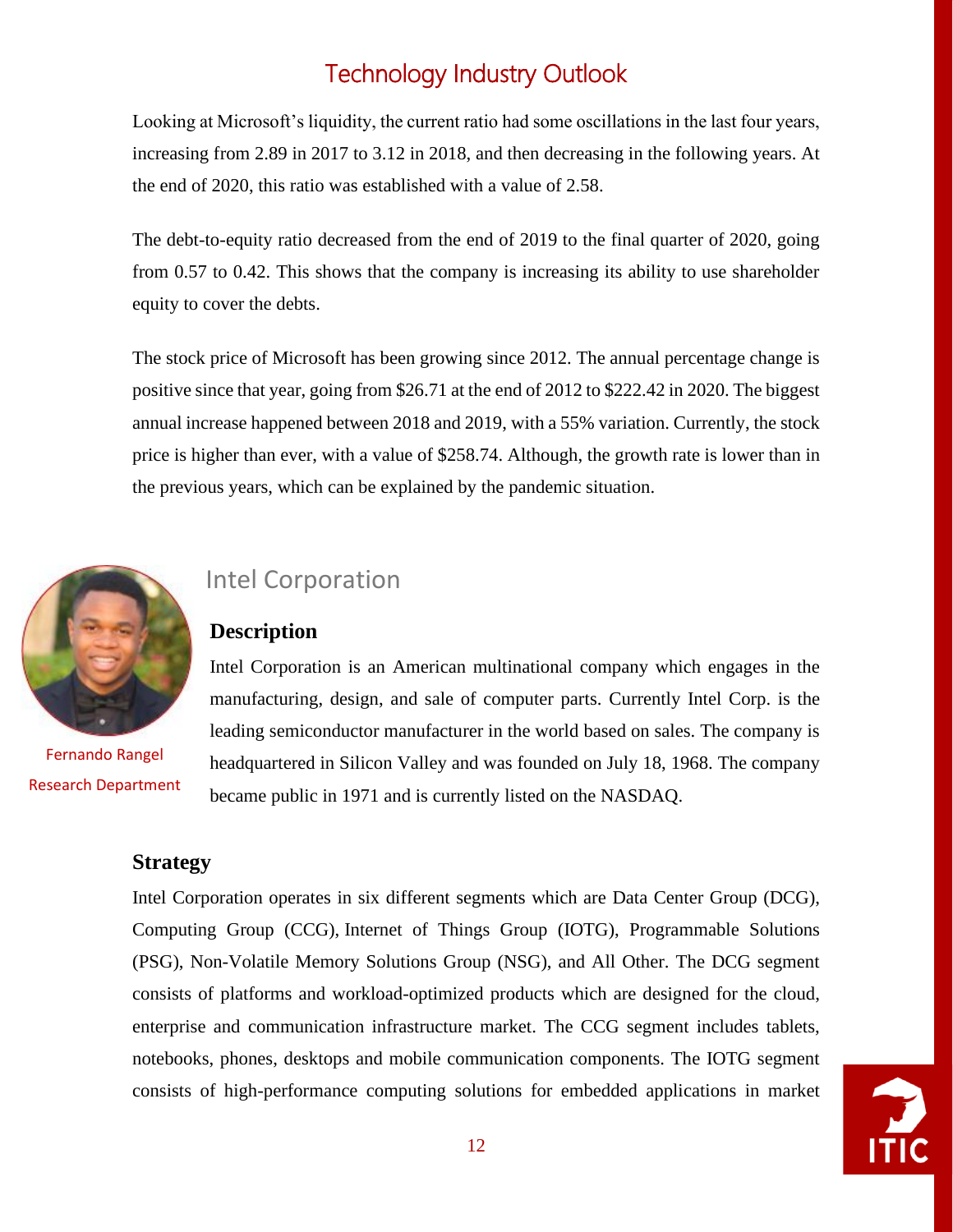segments. The PSG segment consists of programmable semiconductors for a broad range of markets, including automotive, communication and military. The NSG segment focuses on storage and memory by providing NAND flash memory products. The All Others segment includes all results from corporate-related charges and non-reportable segments.

The firm focuses on continual product innovation and archives this by spending large amounts on R&D to strengthen their competitive position. The company also uses their capital to invest in companies that aid the growth of data-centric opportunities.

#### **Financials**

In terms of financials, the company's revenues have been on a steady increase annually. Revenues went from \$59,387,000 in 2017 to \$77,867,000 by the end of 2020, an increase of 86.8%. This continuous increase in revenues is quite impressive since it reflects that the demand for the company's services remains on a continual rise with little fluctuation to the downside.

From the 3rd quarter of 2016 to the third quarter of 2018, the ROA was mainly roaming around 9.73%-10.53%, however, by 2020 the ROA had increased to 16.59% but has fallen slightly and is currently operating at 12.37% which is above the industry average of 3.77%. The company's ROE also followed a similar route, going from 18.97% in the 3rd quarter of 2018 and increasing up to 30.42% by then end of 2020. However, this ratio currently operates at 23.44% which is above the industry average of 7.29%. Both the ROA and ROE have increased when compared to previous years and both ratios continue to operate above their industry's mean.

Concerning liquidity, Intel Corporation's current ratio was mainly fluctuating from 2.16-1.20 from 2017 up until now. Currently, the ratio is now operating at 1.90 which is below the industry average of 2.34. Also, the company currently has a quick ratio of 1.54, indicating that Intel Corporation has good short-term financial strength.

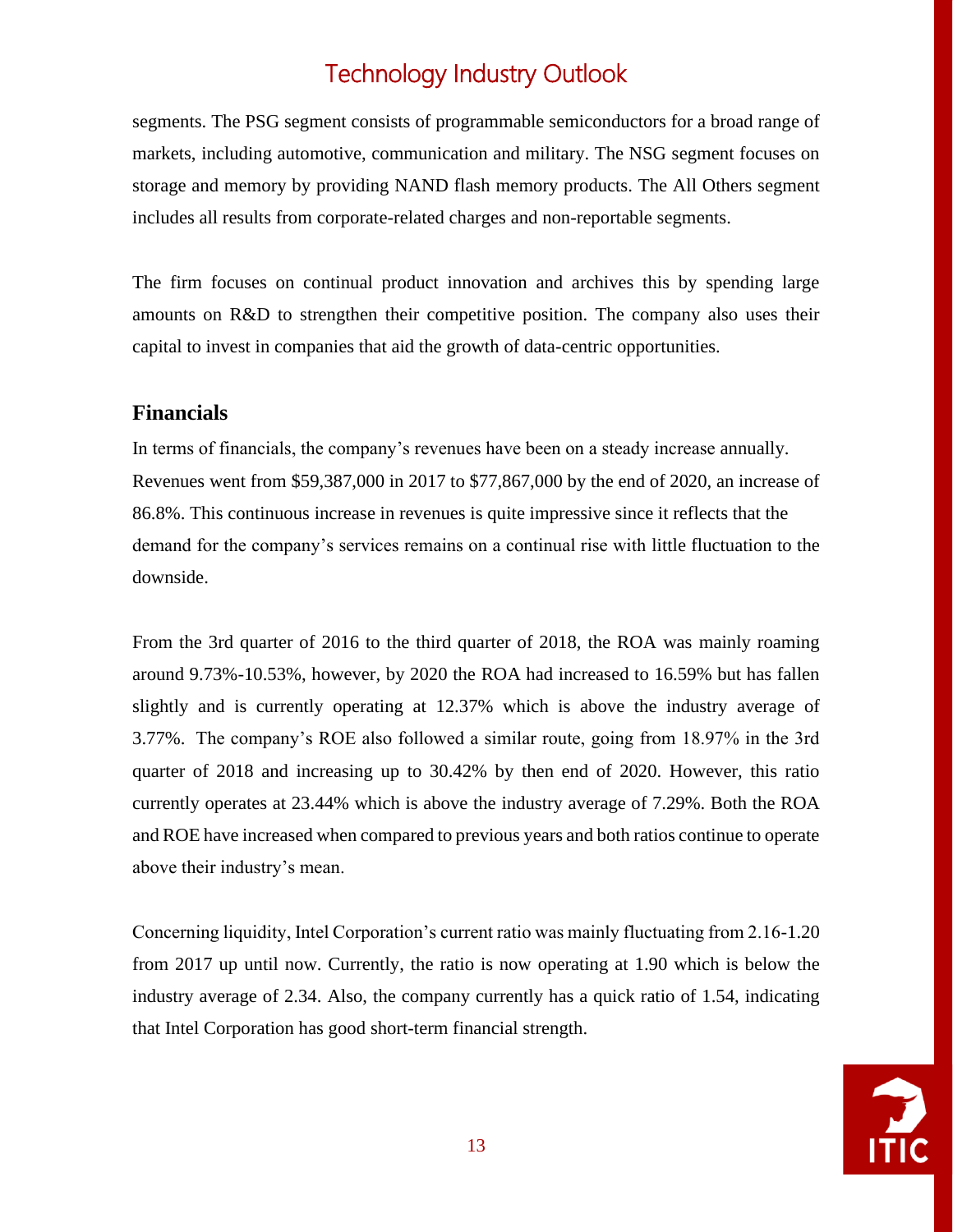The debt to equity ratio (D/E) is currently at 0.42. Since 2018 this ratio has been fluctuating 0.35-0.48. The company's D/E currently is above the industry's average of .26.

The stock (INTC) price has grown over 56% from the crash in March of 2020. Currently the price is at \$56.40 (10/05/2021), this year's stock high was \$68 in April and its low was \$48.7 in the beginning of January.

# **Conclusion**



With a substantial increase in global technological penetration, consummated by the pandemic, the tech industry is expected to continue to grow in the future. The fact that the world's population is increasing, followed by the growth of economic power, mainly in underdeveloped countries, such as Asians, has led to a "boom" regarding new consumers.

Ricardo Pino Research Department

Since it is an industry characterized by a constant innovation and because it is the main competitive advantage of any company, the organizations that occupy the top positions of the industry change with some frequency. Consumers expect to see added value in products, as well as a concern for environmental sustainability, a trend that has grown in the last years.

In this way, this is one of the industries that has grown the most in this century and with even a greater growth potential in the future.